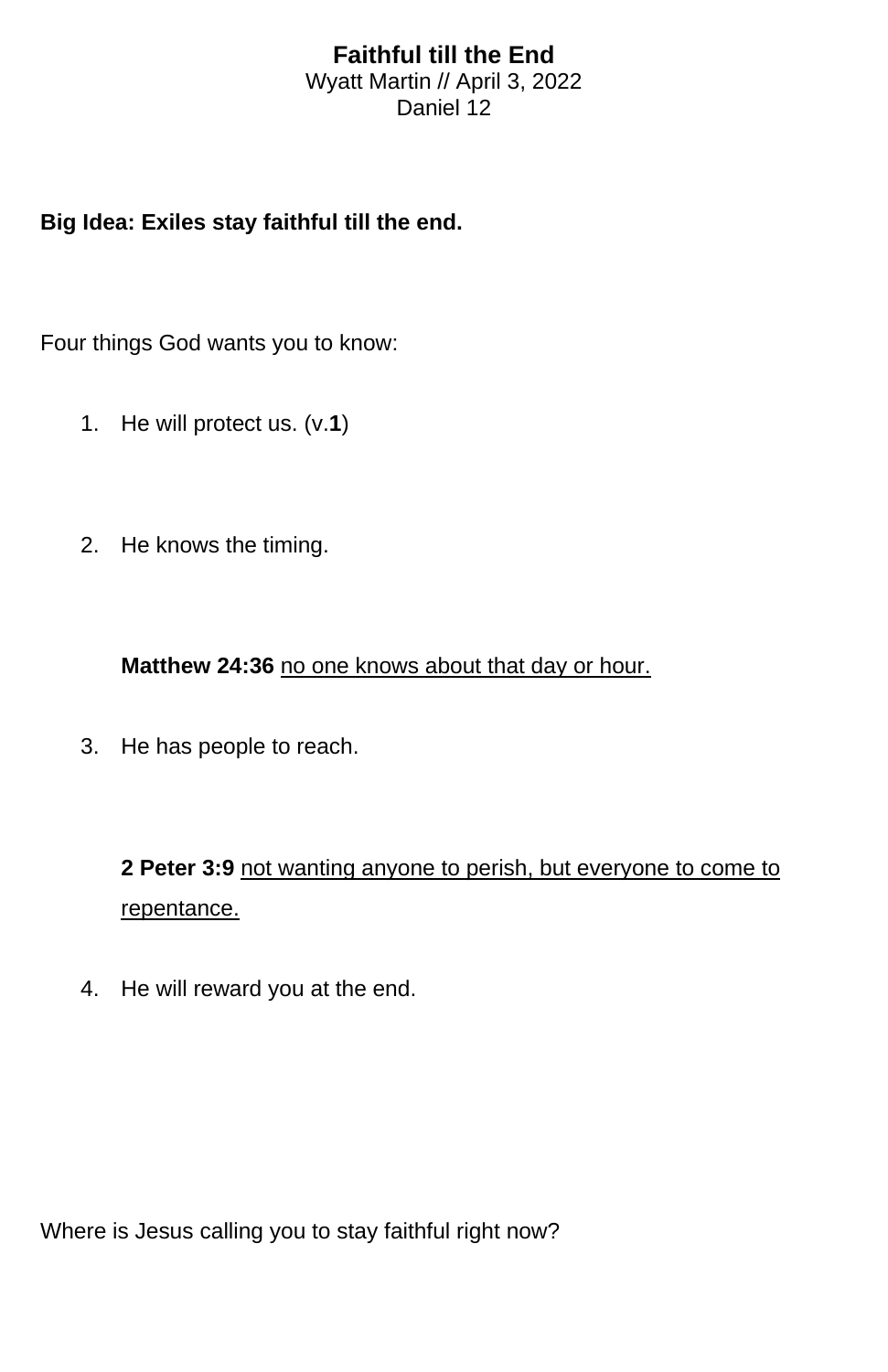## **Sermon questions**

Meet Daniel—a man who stayed radically faithful to God and thrived in his faith while living right in the middle of one of the most godless kingdoms of all time. He has a lot to teach us about what it looks like to be an exile—a citizen of God's kingdom who lives in the tension of being in the world but not of it. We are continuing our series in Daniel, and our passage this Sunday is **Daniel 12.** The Big Idea is, *Exiles stay faithful till the end.*

Use these questions to discuss the message from Sunday, focusing on how you can **grow** as an everyday follower of Jesus and how you can **go** accomplish what Jesus calls you to do.

1. As we end our study in the book of Daniel, what is one thing from this series that has impacted you and your faith?

2. Reread **vs. 8-9**. Daniel asks an important question and doesn't get a clear answer. When in your life have you felt like God isn't giving you clear answers, and how do you respond to that?

3. While the timing is vague (**vs. 7**), we do get a few specifics about the end times in this passage. Look at **vs. 1-3** and **13**. How can this future knowledge from God affect your life as a follower of Jesus today?